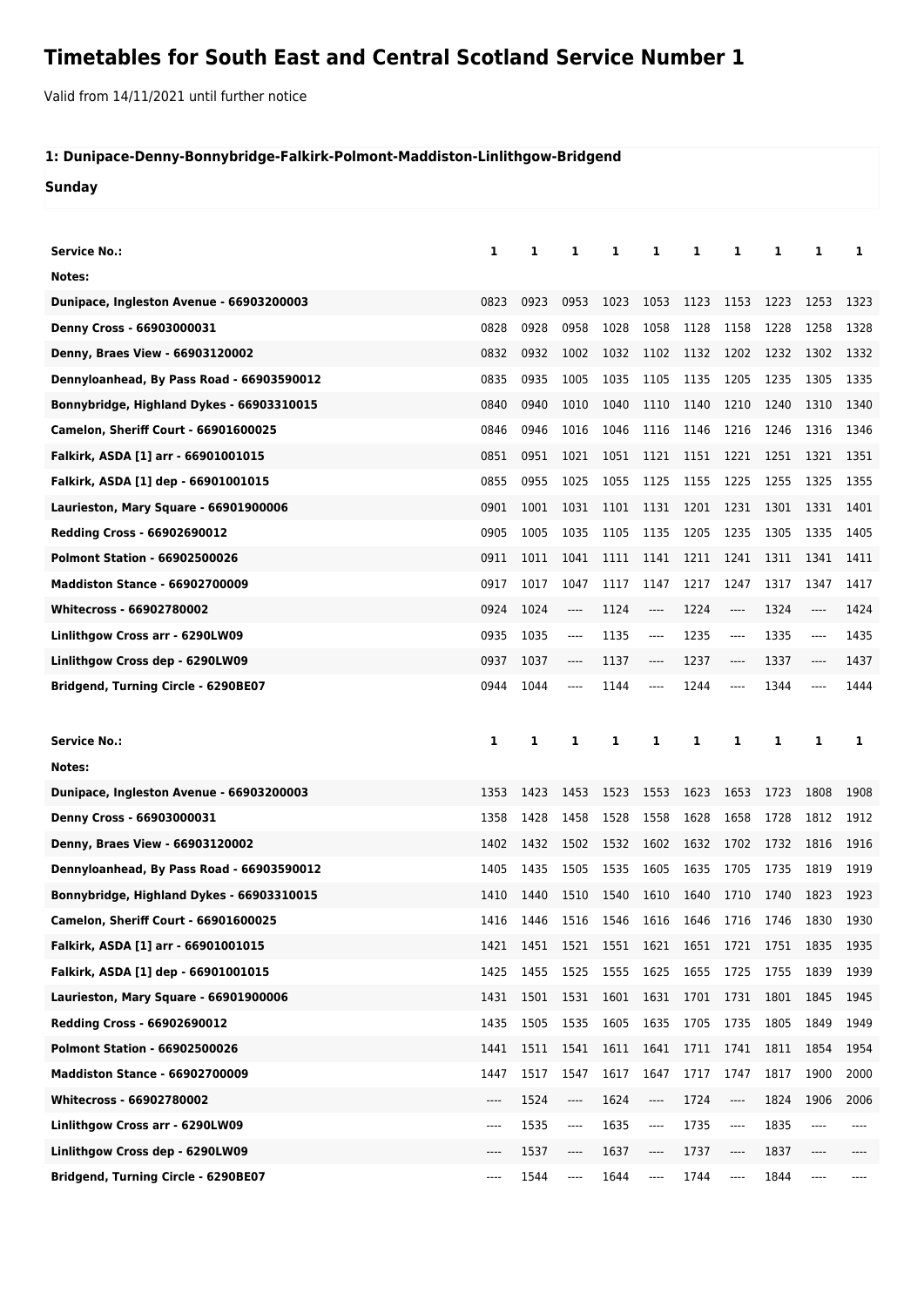| <b>Service No.:</b>                       | 1        | 1    |
|-------------------------------------------|----------|------|
| Notes:                                    |          |      |
| Dunipace, Ingleston Avenue - 66903200003  | 2008     | 2108 |
| Denny Cross - 66903000031                 | 2012     | 2112 |
| Denny, Braes View - 66903120002           | 2016     | 2116 |
| Dennyloanhead, By Pass Road - 66903590012 | 2019     | 2119 |
| Bonnybridge, Highland Dykes - 66903310015 | 2023     | 2123 |
| Camelon, Sheriff Court - 66901600025      | 2030     | 2130 |
| Falkirk, ASDA [1] arr - 66901001015       | 2035     | 2135 |
| Falkirk, ASDA [1] dep - 66901001015       | $---$    | ---- |
| Laurieston, Mary Square - 66901900006     | $---$    | ---- |
| <b>Redding Cross - 66902690012</b>        | $---$    | ---- |
| <b>Polmont Station - 66902500026</b>      | $---$    | ---- |
| <b>Maddiston Stance - 66902700009</b>     | $---$    | ---- |
| <b>Whitecross - 66902780002</b>           | $---$    | ---- |
| Linlithgow Cross arr - 6290LW09           | $-- - -$ | ---- |
| Linlithgow Cross dep - 6290LW09           | ----     | ---- |
| Bridgend, Turning Circle - 6290BE07       | $---$    | ---- |

## **1: Bridgend-Linlithgow-Maddiston-Polmont-Falkirk-Bonnybridge-Denny-Dunipace**

**Sunday**

| <b>Service No.:</b>                               | 1      | 1     | 1     | 1    | 1     | 1    | 1     | 1    | 1     | 1    |
|---------------------------------------------------|--------|-------|-------|------|-------|------|-------|------|-------|------|
| Notes:                                            |        |       |       |      |       |      |       |      |       |      |
| Bridgend, Turning Circle - 6290BE07               | $----$ | $---$ |       | 0857 | $---$ | 0957 | $---$ | 1057 | ----  | 1157 |
| Linlithgow Cross arr - 6290LW08A                  | ----   |       |       | 0905 | $---$ | 1005 | $---$ | 1105 | ----  | 1205 |
| Linlithgow Cross dep - 6290LW08A                  | $---$  |       |       | 0907 | ----  | 1007 | $---$ | 1107 | $---$ | 1207 |
| Whitecross - 66902780001                          | $---$  |       | ----  | 0917 | $---$ | 1017 | $---$ | 1117 | ----  | 1217 |
| <b>Maddiston Stance - 66902700009</b>             | $---$  | 0824  | ----  | 0924 | 0954  | 1024 | 1054  | 1124 | 1154  | 1224 |
| <b>Polmont Station - 66902500025</b>              | ----   | 0830  | ----  | 0930 | 1000  | 1030 | 1100  | 1130 | 1200  | 1230 |
| Redding Road - 66902690013                        | $---$  | 0836  | $---$ | 0936 | 1006  | 1036 | 1106  | 1136 | 1206  | 1236 |
| Laurieston, Mary Square - 66901900005             | $---$  | 0840  | $---$ | 0940 | 1010  | 1040 | 1110  | 1140 | 1210  | 1240 |
| Falkirk, Upper Newmarket St [1] arr - 66901001018 | $---$  | 0846  | $---$ | 0946 | 1016  | 1046 | 1116  | 1146 | 1216  | 1246 |
| Falkirk, Upper Newmarket St [1] dep - 66901001018 | 0750   | 0850  | 0920  | 0950 | 1020  | 1050 | 1120  | 1150 | 1220  | 1250 |
| <b>Camelon, Sheriff Court - 66901600012</b>       | 0754   | 0854  | 0924  | 0954 | 1024  | 1054 | 1124  | 1154 | 1224  | 1254 |
| Bonnybridge, Highland Dykes - 66903310014         | 0801   | 0901  | 0931  | 1001 | 1031  | 1101 | 1131  | 1201 | 1231  | 1301 |
| Dennyloanhead, By Pass Road - 66903590013         | 0806   | 0906  | 0936  | 1006 | 1036  | 1106 | 1136  | 1206 | 1236  | 1306 |
| Denny, Braes View - 66903120001                   | 0810   | 0910  | 0940  | 1010 | 1040  | 1110 | 1140  | 1210 | 1240  | 1310 |
| Denny Cross - 66903000030                         | 0813   | 0913  | 0943  | 1013 | 1043  | 1113 | 1143  | 1213 | 1243  | 1313 |
| Dunipace, Ingleston Avenue - 66903200003          | 0817   | 0917  | 0947  | 1017 | 1047  | 1117 | 1147  | 1217 | 1247  | 1317 |